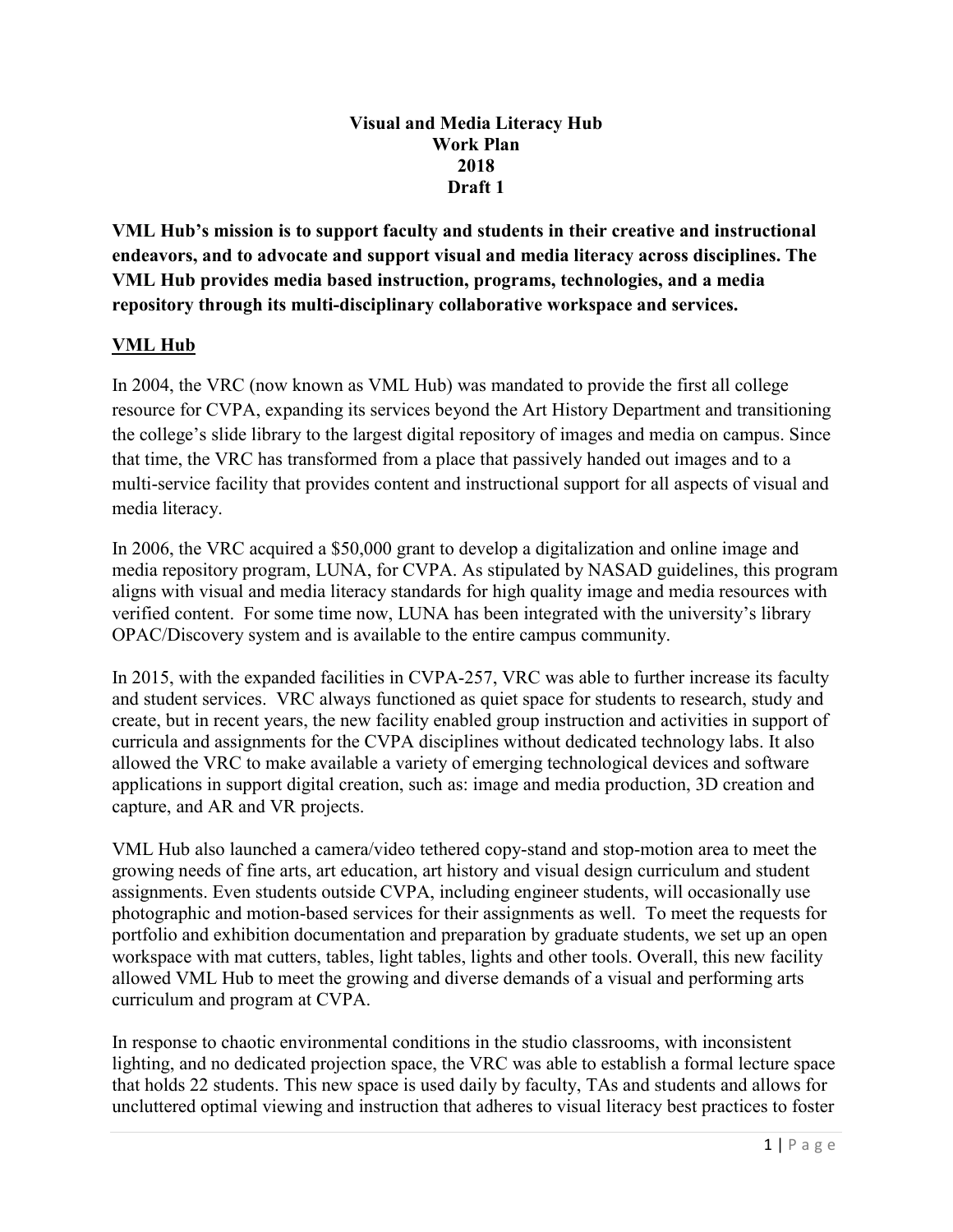learning concentration and participation. Faculty as well as students use this same space to conduct collaborative and individual projects, which often transpire over an entire semester. Lectures and critiques by visiting artists are conducted in this room as well as student club meetings, sponsors talks, and media viewings.

In addition, the VRC created a quiet workspace dedicated to FTL, PTL, TA's or Star Store based faculty who do not have an office on main campus. Faculty often conduct image and media research, prepare for classes and develop new curriculum. This service is used often, if not daily.

In recognition of these expanded programs and objectives, the VRC Faculty Advisory Committee voted to change its name to the Visual and Media Literacy Hub (VML Hub) in January 2018. The VML Hub is now a centralized germination point for research, state-of-the-art instruction, innovation, and entrepreneurship in visual and media literacy and serves the entire CVPA community. Its interactive learning devices, like the multi-touch projection table, support faculty instruction and student learning and collaboration.

The VML Hub has always served as distribution center for instructional equipment (computers, projectors, speakers, cables, adapters, etc.) but this past year through grants and collaborative endeavors, we have responded to the needs for student access to video cameras, cameras, iPads, Wacom tablets, etc. With the onset of the Mount Ida cage program, we are in greater need of additional resources and updated facilities to ensure continued high quality service.

In addition, this coming fall, the VML Hub will embark on a new university partnership with the Multi-literacy and Communication Center to develop a collaborative training, shared tutor and multi-literacies program that advances and cultivates visual and media literacy skills across the university. As part of this partnership, tutors from the MCC will engaged in tutoring session at the VML Hub which will require meeting space as well.

### **Why is visual and media literacy vital in higher education?**

Though John Debes coined the term "visual literacy" in 1968, until recently the academic community has been slow to adopt his pedagogical principles, With the proliferation of personal computers, internet, smartphones, and interactive technologies, more than ever visual/media content is at the forefront of human interchange and communication. So much so that national and international professional media and image advocates have established a core set of competency standards for visual and media literacy for higher education. For example, the Association of College & Research Libraries (ACRL) states that "Visual literacy is a set of abilities that enables an individual to effectively find, interpret, evaluate, use, and create images and visual media." They further explain that the visual literacy skills prepare the  $21<sup>st</sup>$  century learner with the aptitudes to process, to analyze and to assess the contextual, cultural, ethical, aesthetic, intellectual, and technical components involved in the use and the production of visual materials.

With the onset of the web, social media, crowd sourcing, mobile apps and now "smart devices", we are bombarded with visual and multimedia content that is designed to influence how we think, what we do, and what we believe. This 24/7 saturation of content often leaves us numb,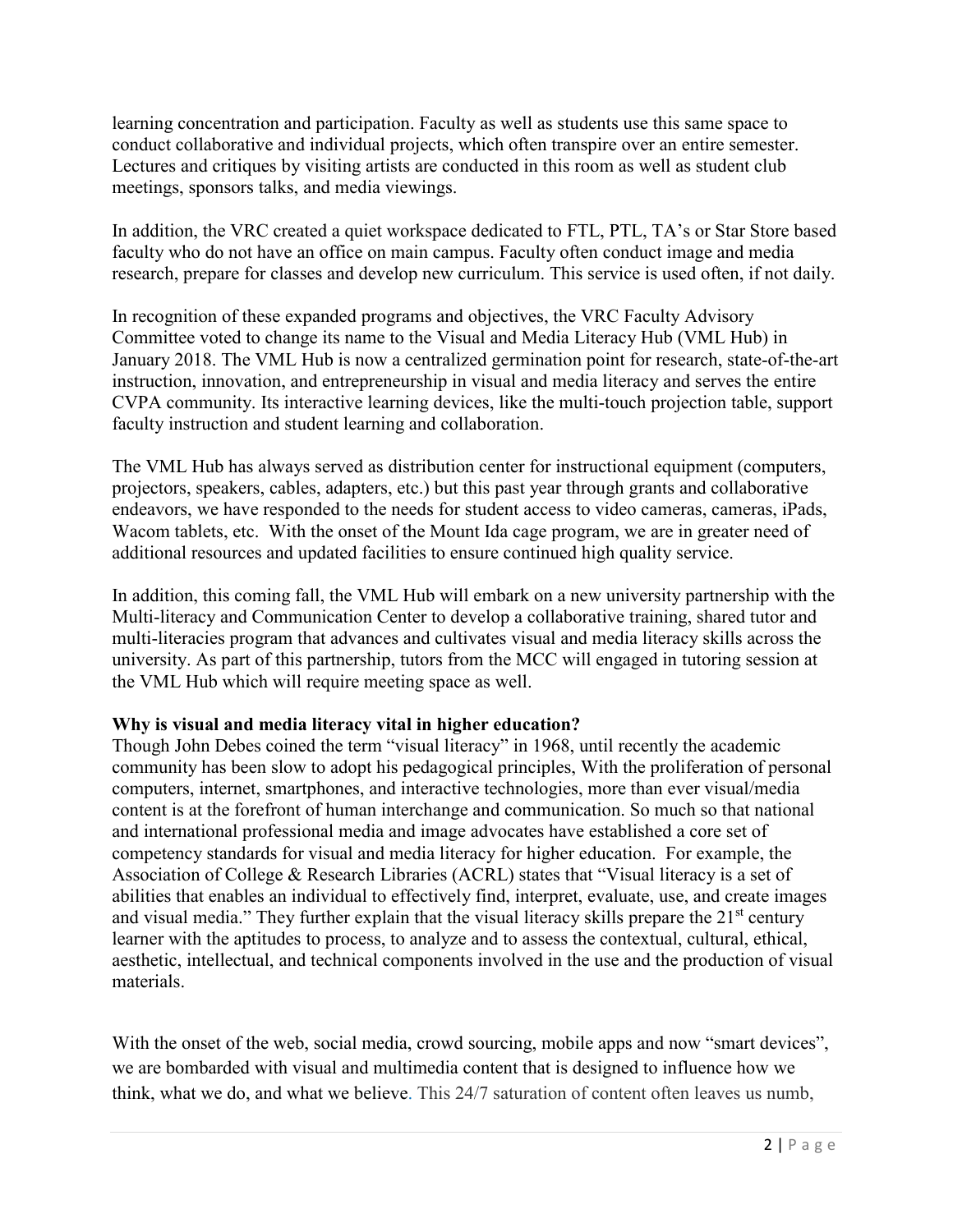making it difficult to determine the merit or authenticity of content. More than ever the 21st century citizen needs the abilities to examine and to critically assess visual image and media resources. United States Department of Education, North Central Regional Educational Laboratory states that visual and media literacies are keys skills needed for the  $21<sup>st</sup>$  century learner. As educators and librarians of higher education, it is our obligation to become diligent in our approach to prepare the 21<sup>st</sup> century learner with the abilities to observe, interpret, analyze, decipher and create visual and media materials and its meaning. Visual and media literacy standards and best practices equip us with the strategies to combat these challenges and help 21<sup>st</sup> century citizens learn and communicate more effectively.

**Why should CVPA spearhead visual and media literacy across campus?** As a College of Visual and Performing Arts, it is our mission to prepare students to be successful visual and media observers, communicators, and creators. CVPA curriculum offers the methodology, and framework, and techniques to understand visible actions, objects, and symbols, along with the abilities to visually think, communicate, and create. CVPA can lend its expertise and guidance using visual and multiliteracy approaches to teaching and research in other disciplines across university.

The VML Hub is in the unique position to initiate this effort, and has done so for more than ten years, through its expanded visual and media literacy programs and support services. To this end, we are partnering with the new expanded Multiliteracy and Communication Center to include visual and media literacy practices and student support. In the next year, the centers will work together to establish student training and work with faculty on developing visual and media literacy projects or initiatives. We intend to develop curricula, programs and projects that foster all aspects of multimodal literacy campus wide.

# **How does VMLHub program aligns with national visual and media literacy standards?**

*Brumberger (2011, p. 21) defines "….the ability to analyze and interpret images, and other visual material, although critical, is not by itself sufficient for full visual literacy; it must be accompanied by some ability to create visual material." as well.* 

Visual and media literacies (VMLs) have a long legacy. However, it is only recently that higher education institutions have adopted and implemented formal visual and media literacy benchmarks in their curricula. Organizations such as the Association of College & Research Libraries Visual Literacy Standards, National Association for Media Literacy Education Standards and the College Art Association have only recently developed a set of core visual and media literacy standards for college students.

The VML Hub has always supported these competencies through its digital repository, digital production, instructional services, and faculty and student support. Below is a table that states the visual and media literacy standards and the ways VML Hub's meets these competencies.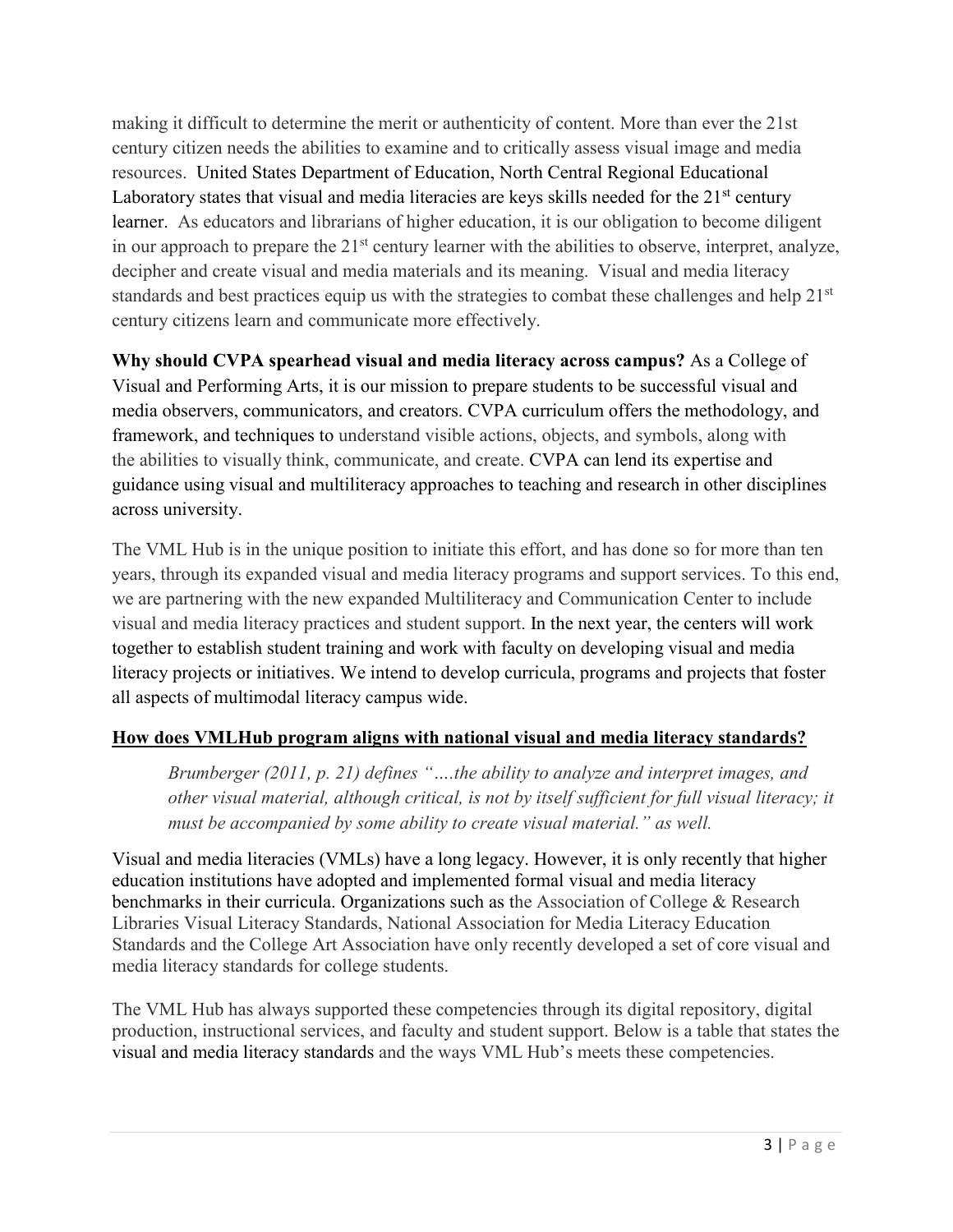# **Implementation of Visual & Media Literacy National Standards at CVPA**

## *Standard One: The visual literate student is able to articulate the exploration for non-textual content and determine the nature, legitimacy, accuracy, and extent of the visual and media resource.*

VML Hub Competencies Support (current):

- Unlike Pinterest, VML Hub verifies and provides accurate and legitimate historical, cultural and artistic context associated with its visual and media resources.
- Works with faculty to develop a collection of visual and media materials that support instruction and research.
- Provides methodology for research verification strategies through its instructional services.

VML Hub Competencies Goals in Next Three Years:

• Continue to expand services through online instruction and services.

#### *Standard Two: The visual literate student is able to locate, accesses and evaluate images and visual media effectively and efficiently.*

VML Hub Competencies Programs (Current):

- Secure and oversee access to high quality image & media resources (stipulated by NASAD) through its digital repository and online resources.
- Provides students and faculty with multiple research strategies to locate primary and secondary image and media resources.
- Provides students and faculty with daily hands-on and classroom assistance in image and media research.
- Share and integrate, via OAI-PMH, VML Hub digital repository (largest on campus) and the University library's discovery (library catalog) system.

VML Hub Competencies Goals in Next Three Years:

- Continue to expand collections in support of CVPA curriculum in particular new programs social practice, architecture interior design and fashion design.
- Create student and faculty digital asset management guide for purpose of acquisition, and management of image and media resources.
- Expand services to Star Store.
- Expand services across the campus community.

#### *Standard Three: The visual literate student interprets and analyzes the meanings of images and visual media.*

VML Hub Competencies Programs (Current):

- Works with faculty to develop course instruction that fosters students' abilities to interpret and analyze visual and multi-media.
- Provides students and faculty with daily hands-on and classroom assistance in image and media research.

VML Hub Competencies Goals in Next Three Years:

• Work with faculty and students to develop programming and curriculum integration.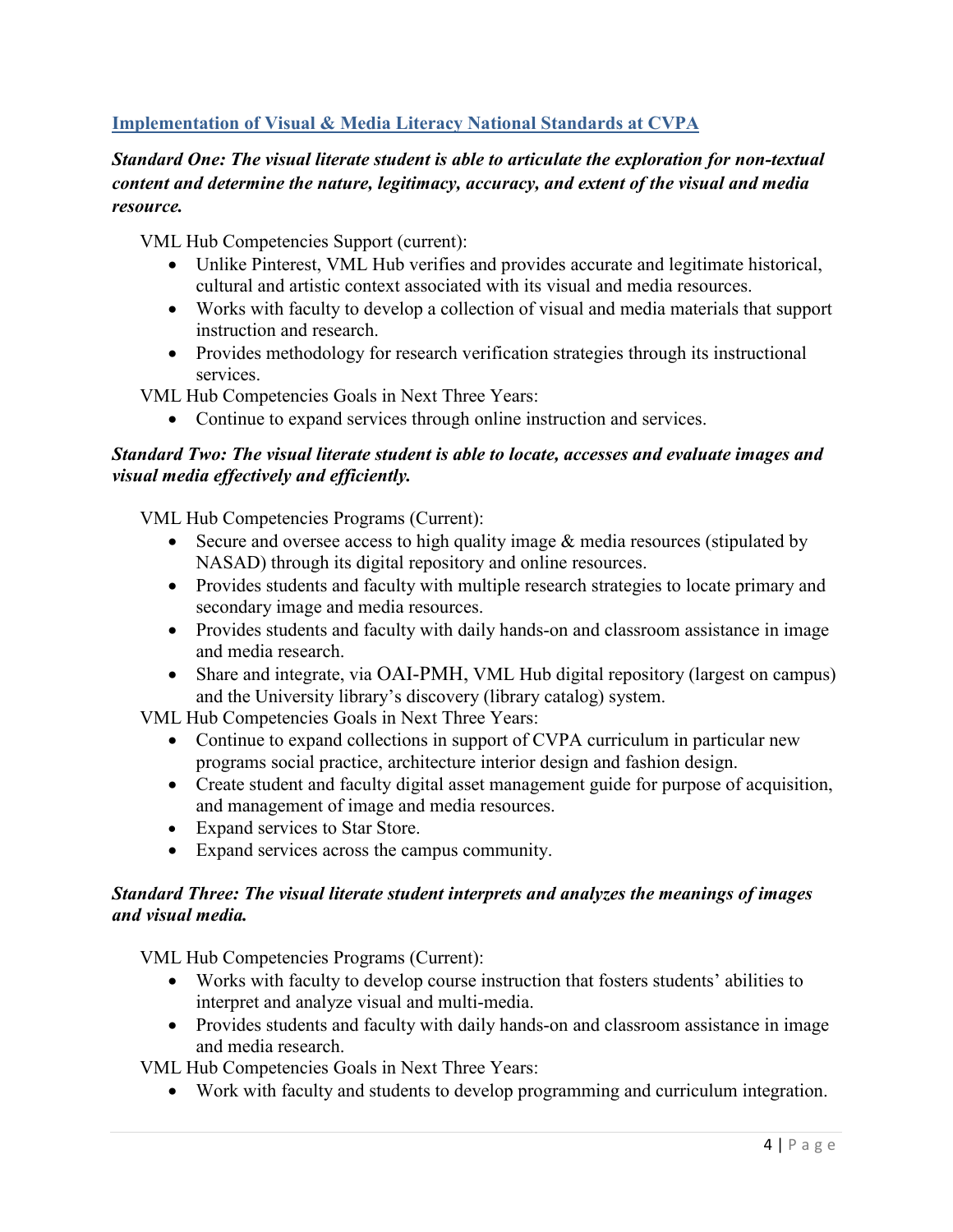- Expand on the Visual and Media Library Guide with additional instructional resources.
- Remote guest speaker series addressing different aspect of visual and media literacy principles

## *Standard Four: The visual literate student evaluates images and their sources.*

VML Hub Competencies Programs (Current):

- Creates easy online access to other visual and media resources including library guides in support of thesis development.
- Provides hand-on and classroom instruction, in types of primary and secondary image and media resources with methodology to verify and assess legitimate and accurate content.
- Coordinates with faculty to demonstrate quality, type and verification strategies for images and media resources

VML Hub Competencies Goals in Next Three Years:

• Work with faculty to develop effective evaluation tools for images and media

## *Standard Five: The visual literate student uses images and visual media effectively*

VML Hub Competencies Programs (Current):

- Provides access, instruction and support of visual and media applications and technologies.
- Assist faculty with their curriculum goals through assignment development of visual and media literacy and emerging technologies
- Oversees a visual and media equipment bureau including IPADS, cameras, photographic/media studio equipment, 3D camera, Wacom Pads, computers, adaptors, etc. for CVPA faculty and students.
- Provides guidance in digital asset management.
- Work directly with the Multiliteracy and Communication Center tutor program

VML Hub Competencies Goals in Next Three Years:

- Develop an immersive education multi-purpose space for all disciplines in CVPA.
- Sponsor instructional sessions & Lib Guides in (AR, VR, 3D, etc)
- Work with faculty and students to develop programming and curriculum integration.

## *Standard Six: The visual literate student designs and creates meaningful images and visual media.*

VML Hub Competencies Programs (Current):

• VML facilities provides quiet project development space, learning space for large to small groups of students, image and media capture & production laboratory including copy-stand, critique space, presentation space for studio classes, guest speakers, graduate students, documentation and preparation space for portfolios, exhibition, display etc. Provides one-on-one instruction support for students and faculty in media based creation applications including AR/VR, 3D RHINO, CAD, Adobe Suite, photographic tither, Wacom and among others.